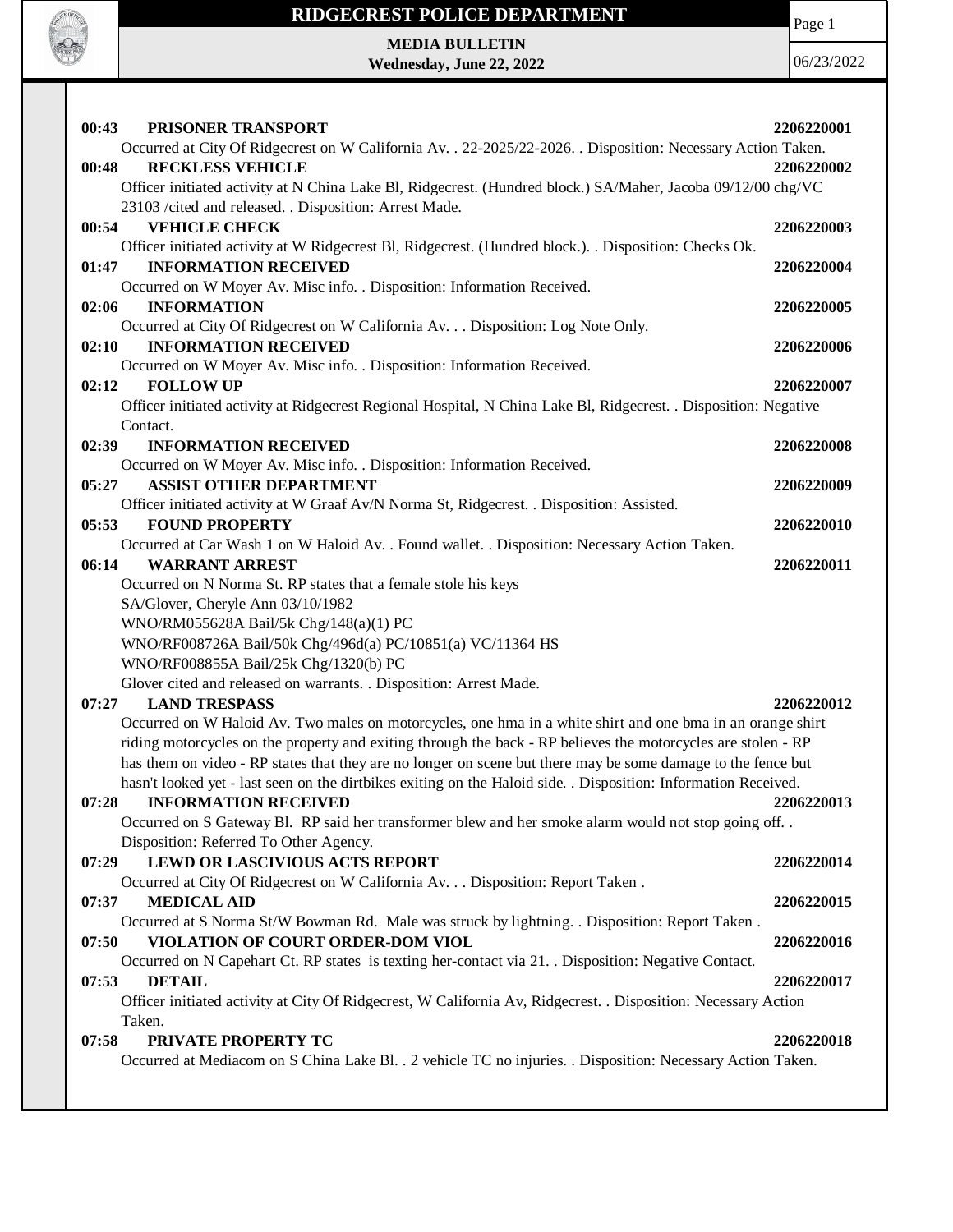

**MEDIA BULLETIN Wednesday, June 22, 2022** Page 2

| 08:04<br><b>MEDICAL AID</b>                                                                                        | 2206220019 |
|--------------------------------------------------------------------------------------------------------------------|------------|
| Occurred on W Perdew Av. Ambulance request. . Disposition: Referred To Other Agency.                               |            |
| <b>CONTACT CITIZEN</b><br>08:17                                                                                    | 2206220020 |
| Occurred at Town & Country Mobile Home Park on N Norma St. . CALL RP/would like to talk to an officer              |            |
| about his family. . Disposition: Information Received.<br><b>CHILD ABUSE REPORT</b><br>08:51                       | 2206220021 |
| Occurred at James Monroe Middle School on W Church Av. Disposition: Report Taken .                                 |            |
| 09:01<br><b>ACO CALL</b>                                                                                           | 2206220022 |
| Occurred on W Sydnor Av. RP HAS A STRAY DOG AT LOCATION. . Disposition: Animal Control Handled.                    |            |
| <b>INFORMATION RECEIVED</b><br>09:03                                                                               | 2206220023 |
| Occurred on W Robertson Av. Civil issue. . Disposition: Information Received.                                      |            |
| 09:45<br><b>ACO CALL</b>                                                                                           | 2206220024 |
| Officer initiated activity at W Sydnor Av/N Scott St, Ridgecrest. . Disposition: Animal Control Handled.           |            |
| <b>MEDICAL AID</b><br>09:55                                                                                        | 2206220025 |
| Occurred on N Sherri St. Ambulance request. . Disposition: Referred To Other Agency.                               |            |
| <b>CPS REFERRAL</b><br>09:57                                                                                       | 2206220026 |
| Occurred at City Of Ridgecrest on W California Av. . Referral Number 0390-1762-6969-0057176. . Disposition:        |            |
| Duplicate Call Entered.                                                                                            |            |
| <b>ACO - ANIMAL BITE</b><br>10:25                                                                                  | 2206220027 |
| Officer initiated activity at W Langley Av, Ridgecrest. . Disposition: Animal Control Handled.                     |            |
| <b>ACO CALL</b><br>10:31                                                                                           | 2206220028 |
| Officer initiated activity at W Langley Av, Ridgecrest. Loose Dog. . Disposition: Animal Control Handled.          |            |
| 10:38<br><b>ACO CALL</b>                                                                                           | 2206220029 |
| Officer initiated activity at S Porter St, Ridgecrest. Well check on a dog. . Disposition: Animal Control Handled. |            |
| 10:56<br><b>PANHANDLING</b>                                                                                        | 2206220030 |
| Occurred at Stater Brothers #109 on N China Lake Bl. . RP STATES THERE IS A PANHANDLER IN THE                      |            |
| FRONT OF THE STORE. RP STATED HE ASKED PERSON TO LEAVE AND HE HASN'T YET. . Disposition:                           |            |
| Necessary Action Taken.                                                                                            |            |
| 11:08<br><b>MEDICAL AID</b>                                                                                        | 2206220031 |
| Occurred on E Sydnor Av. Ambulance request. . Disposition: Referred To Other Agency.                               |            |
| 11:17<br><b>THEFT</b>                                                                                              | 2206220032 |
| Occurred at Albertson's #6331 on S China Lake Bl. . RP in the lobby to report that his EBT card was used. .        |            |
| Disposition: Information Received.                                                                                 |            |
| 11:26<br>PROPERTY DAMAGE ONLY TC                                                                                   | 2206220033 |
| Occurred at Ridgecrest Regional Hospital on N China Lake Bl. . Victim is in the ER and the driver is. .            |            |
| Disposition: Report Taken.                                                                                         |            |
| 911 WIRELESS CALL<br>12:02                                                                                         | 2206220034 |
| Occurred at City Of Ridgecrest on W California Av. . Talking heard in background/on call back I could hear         |            |
| talking but nobody was answering me. . Disposition: Necessary Action Taken.                                        |            |
| <b>KEEP THE PEACE</b><br>12:05                                                                                     | 2206220035 |
| Occurred on W Vulcan Av. RP IN LOBBY WOULD LIKE KTP TO RETRIEVE BELONGINGS AT LOCATION. .                          |            |
| Disposition: Peace Kept.                                                                                           |            |
| <b>CONTACT CITIZEN</b><br>12:18                                                                                    | 2206220036 |
| Occurred on S Broadway St. RP WANTS INFORMATION ON HIS SISTER CONTACT VIA 21. Disposition:                         |            |
| Negative Contact.                                                                                                  |            |
| <b>ACO CALL</b><br>12:46                                                                                           | 2206220037 |
| Officer initiated activity at N Wayne St, Ridgecrest. Confined Dog. . Disposition: Animal Control Handled.         |            |
|                                                                                                                    |            |
|                                                                                                                    |            |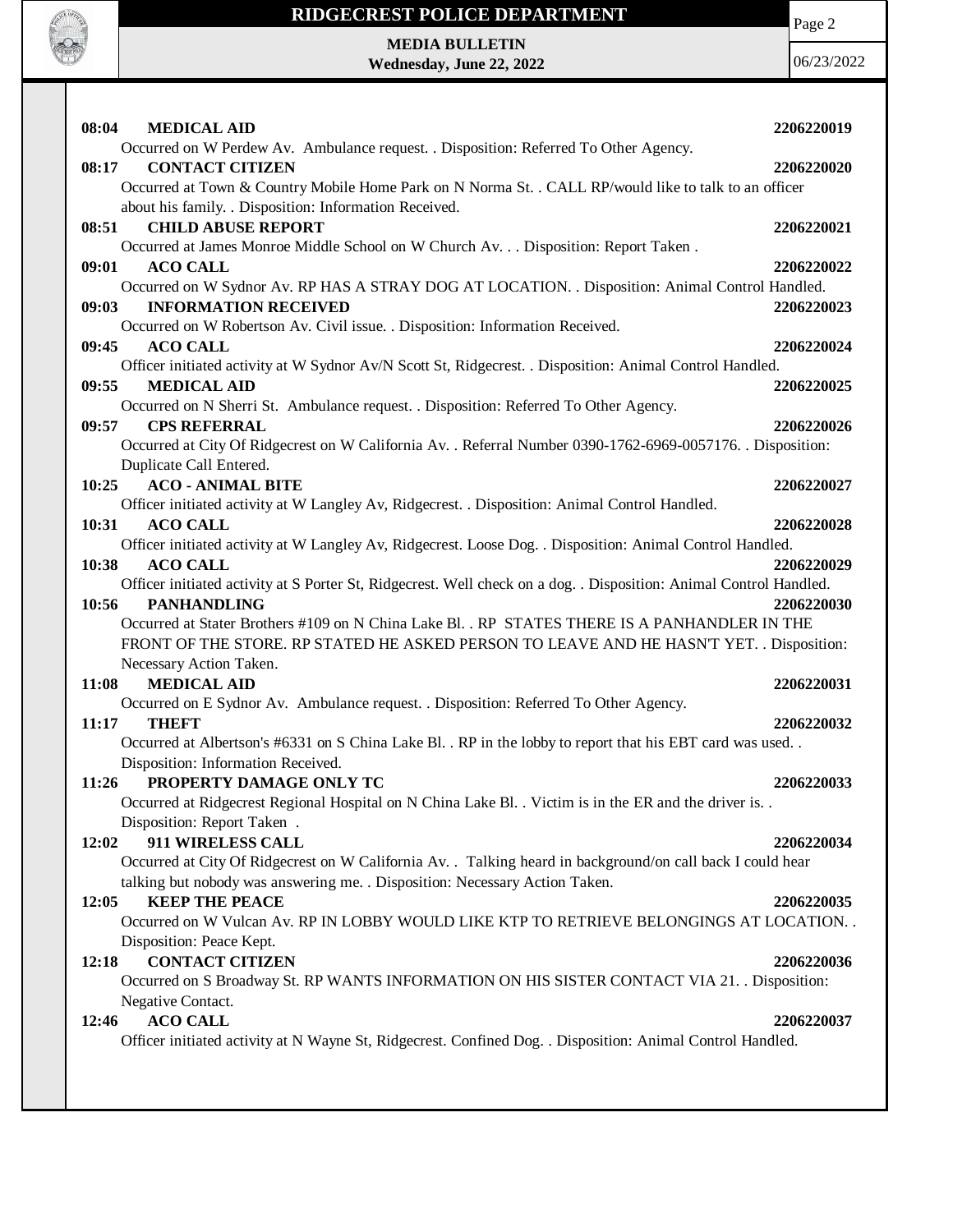

Page 3

**MEDIA BULLETIN Wednesday, June 22, 2022**

| 12:47<br>911 WIRELESS CALL<br>Occurred at City Of Ridgecrest on W California Av. . Rustling noises heard, on call back male advised                                                                                                                                                                                      | 2206220038               |
|--------------------------------------------------------------------------------------------------------------------------------------------------------------------------------------------------------------------------------------------------------------------------------------------------------------------------|--------------------------|
| accidental dial. . Disposition: Necessary Action Taken.<br><b>CONTACT CITIZEN</b><br>13:34<br>Occurred at Town & Country Mobile Home Park on N Norma St. . RP requesting contact. . Disposition:                                                                                                                         | 2206220039               |
| Information Provided.<br><b>VEHICLE RELEASE</b><br>13:36<br>Occurred at City Of Ridgecrest on W California Av. Disposition: Necessary Action Taken.                                                                                                                                                                      | 2206220040               |
| <b>ACO CALL</b><br>13:44<br>Occurred on W Windy Lynn Av. ACO assitance needed. . Disposition: Animal Control Handled.<br>911 WIRELESS CALL<br>14:11                                                                                                                                                                      | 2206220042<br>2206220043 |
| Occurred at City Of Ridgecrest on W California Av. . Talking heard in background, on call back male advised<br>pocket dial. . Disposition: Necessary Action Taken.                                                                                                                                                       |                          |
| 14:14<br><b>REPOSSESSION</b><br>Occurred at American Towing & Recovery on W Graaf Av. Disposition: Information Received.<br>VIOLATION OF COURT ORDER-DOM VIOL<br>15:03                                                                                                                                                   | 2206220044<br>2206220045 |
| Occurred at City Of Ridgecrest on W California Av. . CALL RP//rp states there is a violation of a court order<br>with 3rd party contact. . Disposition: Report Taken.                                                                                                                                                    |                          |
| 15:30<br><b>VANDALISM</b><br>Occurred on S Warner St. RP is an owner of a complex and states that the male is ruining the fence with a<br>machete and throwing the wood everywhere and scaring other tenants<br>SA/ReyesHernandez, Usman Alonso 11/29/1979 Open Chg/647(f) PC<br>WNO/RM056007A Bail/1k Chg/14601.1(a) VC | 2206220046               |
| WNO/RM056100A Bail/1k Chg/14601.1(a) VC<br>Booked RPD /cited and released to responsible. . Disposition: Arrest Made.<br><b>IN CUSTODY ARREST</b><br>16:18                                                                                                                                                               | 2206220047               |
| Occurred at City Of Ridgecrest on W California Av. . 22-2036. . Disposition: Log Note Only.<br>16:19<br><b>ACO CALL</b>                                                                                                                                                                                                  | 2206220048               |
| Officer initiated activity at S Farragut St, Ridgecrest. . Disposition: Animal Control Handled.<br>16:58<br><b>VEHICLE RELEASE</b><br>Occurred at City Of Ridgecrest on W California Av. . 22-2027. . Disposition: Necessary Action Taken.                                                                               | 2206220049               |
| <b>MISC COUNTER CALL</b><br>17:02<br>Occurred at City Of Ridgecrest on W California Av. . RP in the lobby regarding an issue with her child<br>Disposition: Information Provided.                                                                                                                                        | 2206220050               |
| <b>CONTACT CITIZEN</b><br>17:20<br>Occurred at City Of Ridgecrest on W California Av. . RP states took the 8 mo old child and fled with the child -<br>no contact with mother or child in over a month. . Disposition: Report Taken.                                                                                     | 2206220051               |
| 17:27<br>PROPERTY DAMAGE ONLY TC<br>Occurred at Albertson's #6331 on S China Lake Bl. . 2 VEHICLES NO INJURIES. . Disposition: Necessary                                                                                                                                                                                 | 2206220052               |
| Action Taken.<br><b>CONTACT CITIZEN</b><br>17:32<br>Occurred at McDonald's on N China Lake Bl. . RP states that will not take her child back from the RP who is                                                                                                                                                          | 2206220053               |
| the father's girlfriend. . Disposition: Negative Contact.<br>17:42<br><b>CONTACT CITIZEN</b><br>Occurred at City Of Ridgecrest on W California Av. . RP would like a call regarding her grandson being taken<br>into protective custody. . Disposition: Information Provided.                                            | 2206220054               |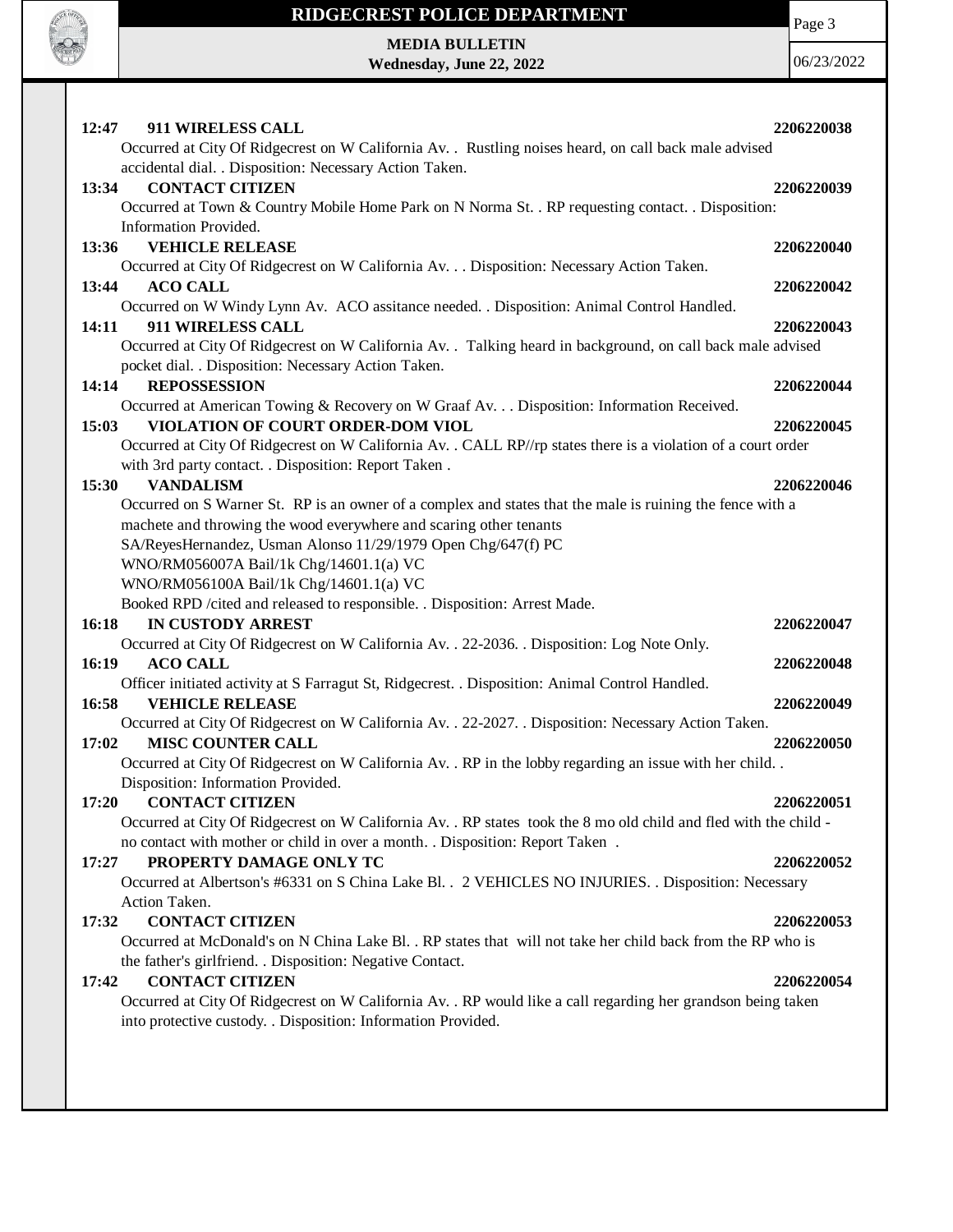

**MEDIA BULLETIN Wednesday, June 22, 2022** Page 4

| 17:46<br><b>WARRANT ARREST</b><br>2206220055                                                                                                                                                          |  |
|-------------------------------------------------------------------------------------------------------------------------------------------------------------------------------------------------------|--|
| Occurred on S Greenlawn St. Neighbor's dog busted through fence and the dog tried to attack the RP's dogs                                                                                             |  |
| through the fence before it broke through and almost bit the RP when he tried to grab his collar<br>SA/Feaselman, Jeffery 04/12/1987 WNO RM055728A/ARREST/SUPP 21-3998/\$5K BAIL/148(a)(1) PC /booked |  |
| CRF. . Disposition: Arrest Made.                                                                                                                                                                      |  |
| <b>ASSIST OTHER DEPARTMENT</b><br>18:04<br>2206220056                                                                                                                                                 |  |
| Occurred at Home Depot on N China Lake Bl. . Requesting an officer to unlock handcuffs. . Disposition:                                                                                                |  |
| Cancelled by RP.                                                                                                                                                                                      |  |
| <b>ASSIST OTHER DEPARTMENT</b><br>18:09<br>2206220057                                                                                                                                                 |  |
| Occurred at W Bowman/S Jack's Ranch. AOD for TC. . Disposition: Assisted.                                                                                                                             |  |
| <b>WELFARE CHECK</b><br>18:47<br>2206220058                                                                                                                                                           |  |
| Occurred on W Drummond Av. Request for welfare check on 3 year old daughter. . Disposition: Information                                                                                               |  |
| Provided.                                                                                                                                                                                             |  |
| <b>WARRANT ARREST</b><br>20:06<br>2206220059                                                                                                                                                          |  |
| Occurred on N Gold Canyon Dr. RP states there is a DV in progress/in the trailor with black stripe on it.                                                                                             |  |
| SA/Harris, Ricky Dean 11/11/1972 WNO RF008843B/\$100,000 BAIL/212.5(C) PC/245(A)(1) PC/booked CRF. .                                                                                                  |  |
| Disposition: Arrest Made.                                                                                                                                                                             |  |
| <b>ILLEGAL FIREWORKS</b><br>20:40<br>2206220060                                                                                                                                                       |  |
| Occurred on W Langley Av. (Hundred block.) Multiple RP's stating they are shooting off mortars on the                                                                                                 |  |
| corner. . Disposition: Unfounded.                                                                                                                                                                     |  |
| PRISONER TRANSPORT<br>20:47<br>2206220061                                                                                                                                                             |  |
| Occurred at City Of Ridgecrest on W California Av. Disposition: Log Note Only.                                                                                                                        |  |
| PETTY THEFT REPORT<br>20:54<br>2206220062                                                                                                                                                             |  |
| Occurred at Leroy Jackson Park on E Coso Av/E Las Flores Av. . RP states her son's fusion scooter was stolen                                                                                          |  |
| from the soccer fields. . Disposition: Information Received.                                                                                                                                          |  |
| 21:12<br><b>WARRANT SERVICE</b><br>2206220063                                                                                                                                                         |  |
| Occurred at City Of Ridgecrest on W California Av. . SA/Robinson, Jarone 04/27/1991 WNO RM055020A/                                                                                                    |  |
| \$50K/11377 HS/273.6(A) PC                                                                                                                                                                            |  |
| RF008610A/\$5K BAIL/460(A) PC. . Disposition: Report Taken.<br><b>CONTACT CITIZEN</b><br>21:34                                                                                                        |  |
| 2206220064<br>Occurred at City Of Ridgecrest on W California Av. . Spanish speaking male outside lobby. . Disposition: Call                                                                           |  |
| Cancelled.                                                                                                                                                                                            |  |
| 21:48<br>911 WIRELESS CALL<br>2206220065                                                                                                                                                              |  |
| Occurred at City Of Ridgecrest on W California Av. . Cellular E911 Call: Hangup/phone not accepting calls. .                                                                                          |  |
| Disposition: Necessary Action Taken.                                                                                                                                                                  |  |
| <b>DOMESTIC DISTURBANCE</b><br>21:55<br>2206220066                                                                                                                                                    |  |
| Occurred on N Gold Canyon Dr. (Hundred block.) RP can hear male/female screaming at each other from                                                                                                   |  |
| across alley. . Disposition: Domestic Violence Documentation.                                                                                                                                         |  |
| 21:58<br><b>ILLEGAL FIREWORKS</b><br>2206220067                                                                                                                                                       |  |
| Occurred on W Iowa Av. RP reports his neighbors are letting off large fireworks and disturbing the dogs. .                                                                                            |  |
| Disposition: Information Received.                                                                                                                                                                    |  |
| <b>WELFARE CHECK</b><br>22:00<br>2206220068                                                                                                                                                           |  |
| Occurred at Albertson's #6331 on S China Lake Bl. . RP stating there is a fem in blue honda/center handicap                                                                                           |  |
| spot/dead battery stating she needs to go to RRH. . Disposition: Checks Ok.                                                                                                                           |  |
| PATROL CHECK<br>22:57<br>2206220069                                                                                                                                                                   |  |
| Occurred on N Norma St. RP states man was banging on back window towards the back of the house                                                                                                        |  |
| Disposition: Checks Ok.                                                                                                                                                                               |  |
|                                                                                                                                                                                                       |  |
|                                                                                                                                                                                                       |  |